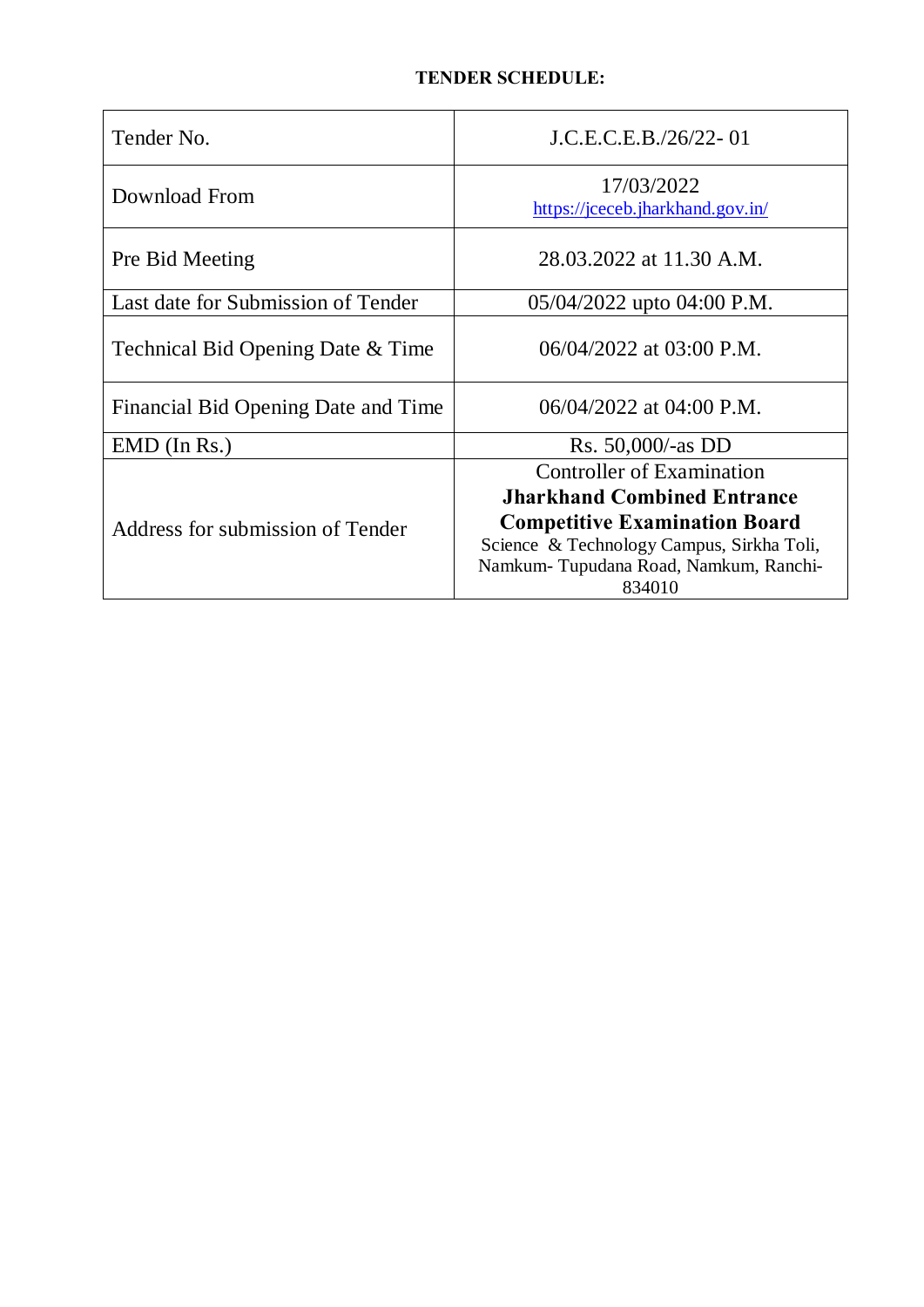# **TENDER DOCUMENT**

FOR

## PROVIDING ONLINE PRE-EXAMINATION SOLUTION WITH INTEGRATED PAYMENT GATEWAY AND OTHER EXAM RELATED WORKS

**B**Y



## **JHARKHAND COMBINED ENTRANCE COMPETITIVE EXAMINATION BOARD**

Science & Technology Campus, Sirkha Toli, Namkum-Tupudana Road, Namkum, Ranchi, Jharkhand - 834010 Phone: (0651) 2260336; 2260114

# **Request for Proposal (RFP) Document**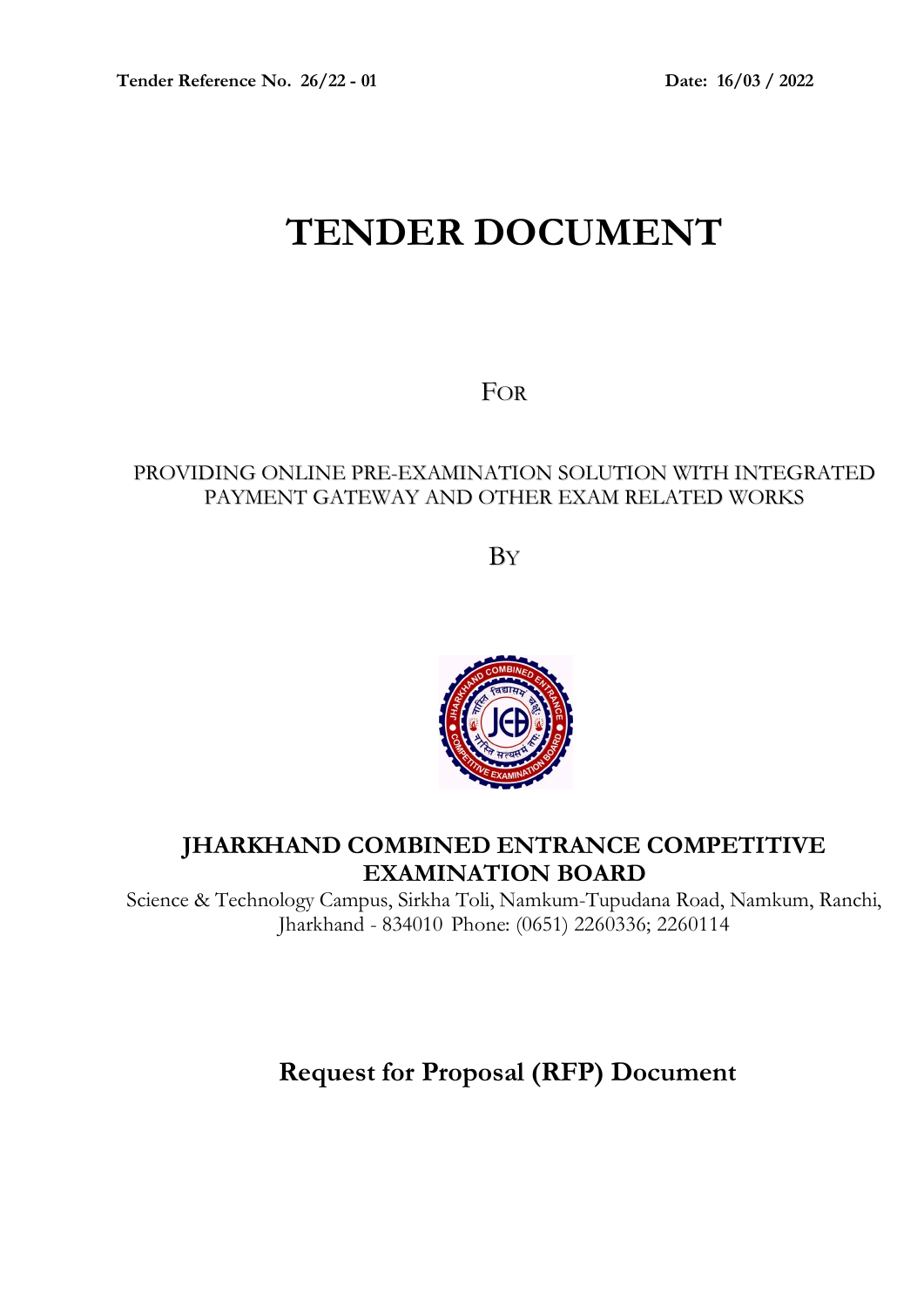#### **General Terms and Conditions**

#### **Introduction**

The Jharkhand Combined Entrance Competitive Examination Board is located at Science & Technology Campus, Sirkha Toli, Namkum-Tupudana Road, Namkum, Ranchi – 834010 [Jharkhand]

#### **Objective**

The Jharkhand Combined Entrance Competitive Examination Board intends to outsource its ONLINE preexamination solution with Integrated Payment Gateway and other examination related works to a trusted and reputed organization which has sufficient experience in handling similar kind or work.

The objective of the proposed work is to ensure seamless access to data of all aspirants through ONLINE portal of Pre-Examination related works. The work involves designing of ONLINE APPLICATION FORM, preparation of DATABASE, setup of Integrated PAYMENT GATEWAY, validation checks and various MIS reports. In order to do the aforesaid tasks, the Board requests for proposal from eligible bidders who shall study, design, develop and implement a suitable application management system which shall ensure procedural transparency, absolute data security and timely delivery of the desired and agreed deliverables.

The general overview of the work to be performed includes handling of ONLINE application management system, development of the software, Payment Gateway, capturing of all relevant data efficiently and in a cost effective manner and implementation and maintenance of the system for an agreed upon period.

#### **Information to Bidders**

#### **1. Cost of Bidding**

The Bidder shall bear all costs associated with the preparation and submission of the Bid.

## **2. RFP Document**

Bidder is expected to examine all instructions, forms, terms, and requirements in the RFP document. The invitation to Bid together with all its attachments thereto, shall be considered to be read, understood and accepted by the Bidder unless deviations are specifically stated in seriatim by the Bidder. Failure to furnish all information required by the RFP document or a Bid not substantially responsive to the RFP document in every respect may result in the rejection of the Bid.

#### **3. Amendment of RFP Document**

At any time before the deadline for submission of bids, JHARKHAND COMBINED ENTRANCE COMPETITIVE EXAMINATION BOARD for any reason, whether at its own initiative or in response to the clarifications requested by bidders may modify the RFP document by amendment thereto.

Any amendment to the RFP document shall be notified in the form of a Corrigendum to be published on Board's website. All prospective bidders should keep track of any such corrigendum publication. Such modification once published in the specified website will be binding on all prospective bidders.

#### **4. Language of Bid**

The Bid prepared by the Bidder, as well as all correspondence and documents relating to the Bid exchanged by the Bidder and JHARKHAND COMBINED ENTRANCE COMPETITIVE EXAMINATION BOARD shall be in English.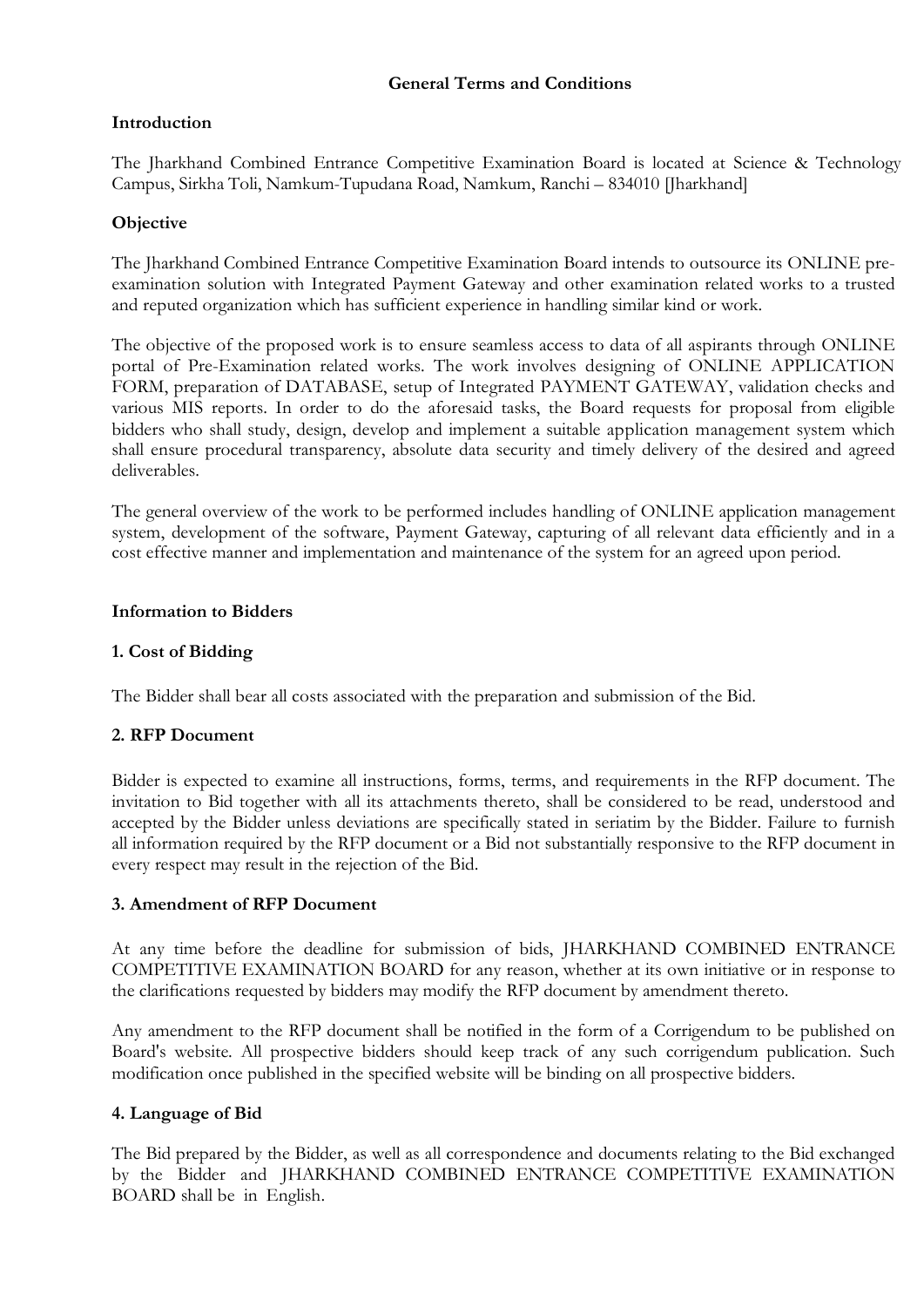#### **Instructions for Preparation of Proposals**

**1.** The notice inviting tender, the terms and conditions, the specifications, agreement, and corrigendum published, if any, etc. constitute the Tender Document Set.

**2**. Proposals must be complete in all respects and shall be submitted with requisite information and Annexure. It shall be free from any ambiguity, cutting or overwriting.

**3.** All pages must be numbered in order. An authorized representative of the entity shall initial all pages of the proposal.

**4**. For preparation of proposals, Bidders are expected to examine the Tender document in detail. Material deficiencies in providing the information requested may result in rejection of the proposal.

**5.** The Bidder should mention in detail their support infrastructure including address, contact phone no. and Email ID and modalities by which fast response to maintenance calls and minimum downtime will be ensured. Bidder must have their support services available in Ranchi. The post implementation support escalation & resolution / response time should be as per agreement which will be signed after finalization of the contract.

#### **Credentials and pre-qualifications of the Bidder**

An individual organization shall submit the bid. The bidder shall furnish the documentary evidence that they have financial, technical, operational and capability necessary to perform the contract. An indicative prequalification checklist has been provided for submission by the bidders. The bids shall be accompanied by documentary proof of criteria including but not limited to those mentioned in the pre-qualification checklist in the same order mentioned in the following table.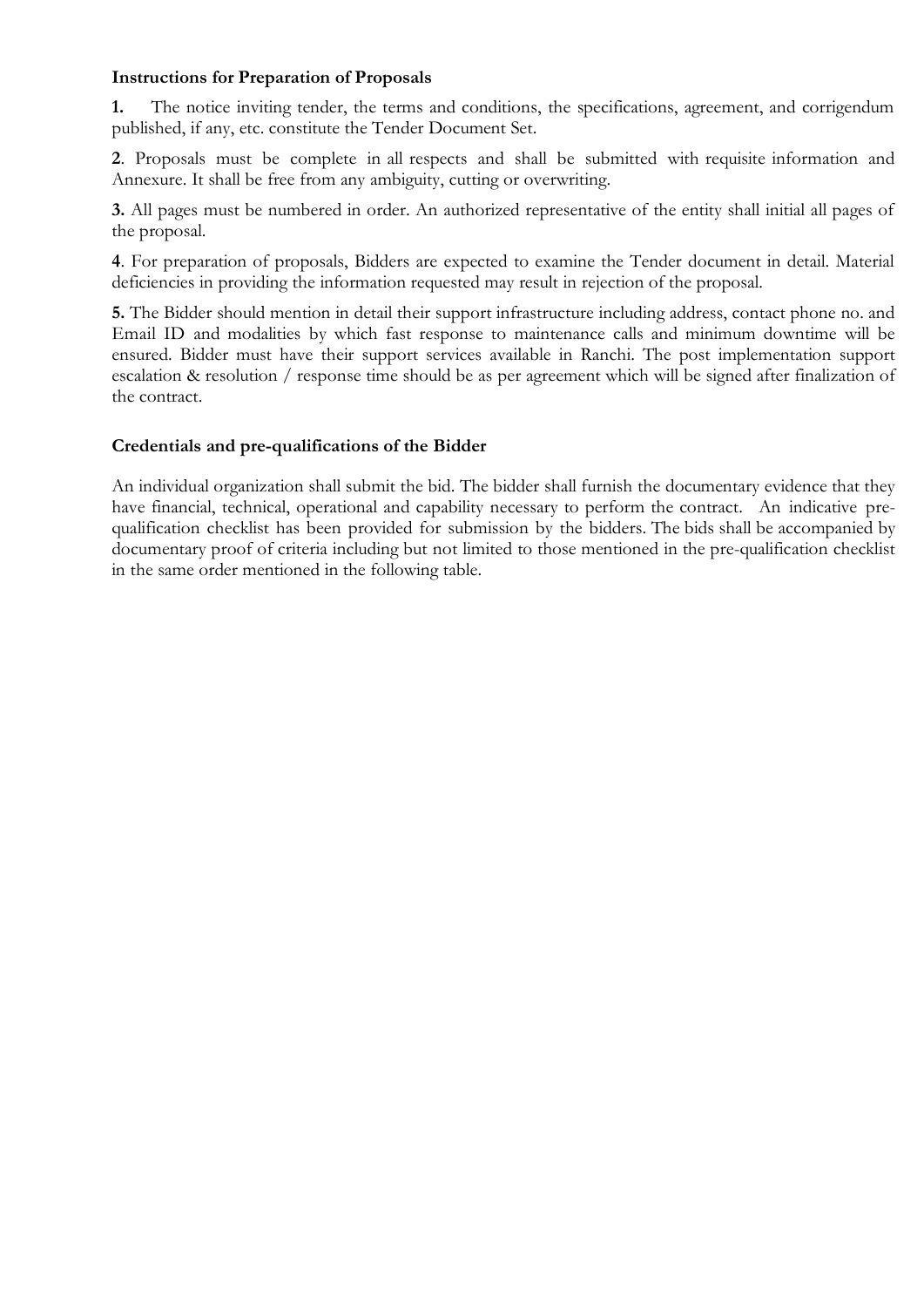| Sr. No. | Criteria                                                                                                                                                                                                            | <b>Documentary Evidence</b>                                                                                                                                                          |
|---------|---------------------------------------------------------------------------------------------------------------------------------------------------------------------------------------------------------------------|--------------------------------------------------------------------------------------------------------------------------------------------------------------------------------------|
| 1.      | <b>Earnest Money Deposit</b>                                                                                                                                                                                        | Demand Draft                                                                                                                                                                         |
| 2.      | Bidder<br>minimum<br>have<br>must<br>3<br>years' experience in implementing similar<br>works                                                                                                                        | Certificate of incorporation<br>and Memorandum and<br>Articles of Association,<br>A 3-Year old PO/Work<br>order confirming that firm<br>is in software business for<br>last 5 years. |
| 3.      | Income Tax, GST and Trade License                                                                                                                                                                                   | Income Tax Clearance<br>Certificate (preceding<br>year), GST Registration<br>Certificate etc.                                                                                        |
| 4.      | Bidder's turnover should be INR 1 Crores<br>in each of last 3 years. (Financial Year -<br>2018-19,2019-20 & 2020-2021)                                                                                              | Audited Balance sheets for<br>last 3 years                                                                                                                                           |
| 5.      | Experience<br>of<br>having<br>executed<br>at<br>least 3 Similar works at University / State<br>OR Central Board / Council in India in the<br>last 3 years (with supporting documents to<br>substantiate the claim). | Work Order and Project<br>Completion Certificate<br>from Clients                                                                                                                     |
| 6.      | Bidder should be ISO 9001:2015, ISO-<br>27001 and CMMI level 3 (Not mandatory<br>for government agencies)                                                                                                           | Copy of Certificate to<br>be attached                                                                                                                                                |
| 7.      | The tenderer have its own Software<br>professionals with relevant experience.                                                                                                                                       | Self attested copy from HR<br>head.                                                                                                                                                  |
| 8.      | Not Black listed/Debarred                                                                                                                                                                                           | Attach an affidavit                                                                                                                                                                  |

## **Pre-Qualification Checklist**

#### **Submission of Proposals**

The bid submitted by the Bidder shall be in two separate parts in separate sealed envelope and clearly marked as "TECHNICAL PROPOSAL AND FINANCIAL PROPOSAL" :-

## **Part 1 : Technical Bid**

With required documents for qualification criteria. To be opened on the date & time as specified in the Bidding Schedule.

## **Part 2 : Financial Bid**

1. The financial proposal should include a schedule of price Bid as per annexure -1

2. Average price will be evaluated by calculating weighted average of all slabs for each services.

3. Any tender received after the specified last date & time of submission of bid will not be considered.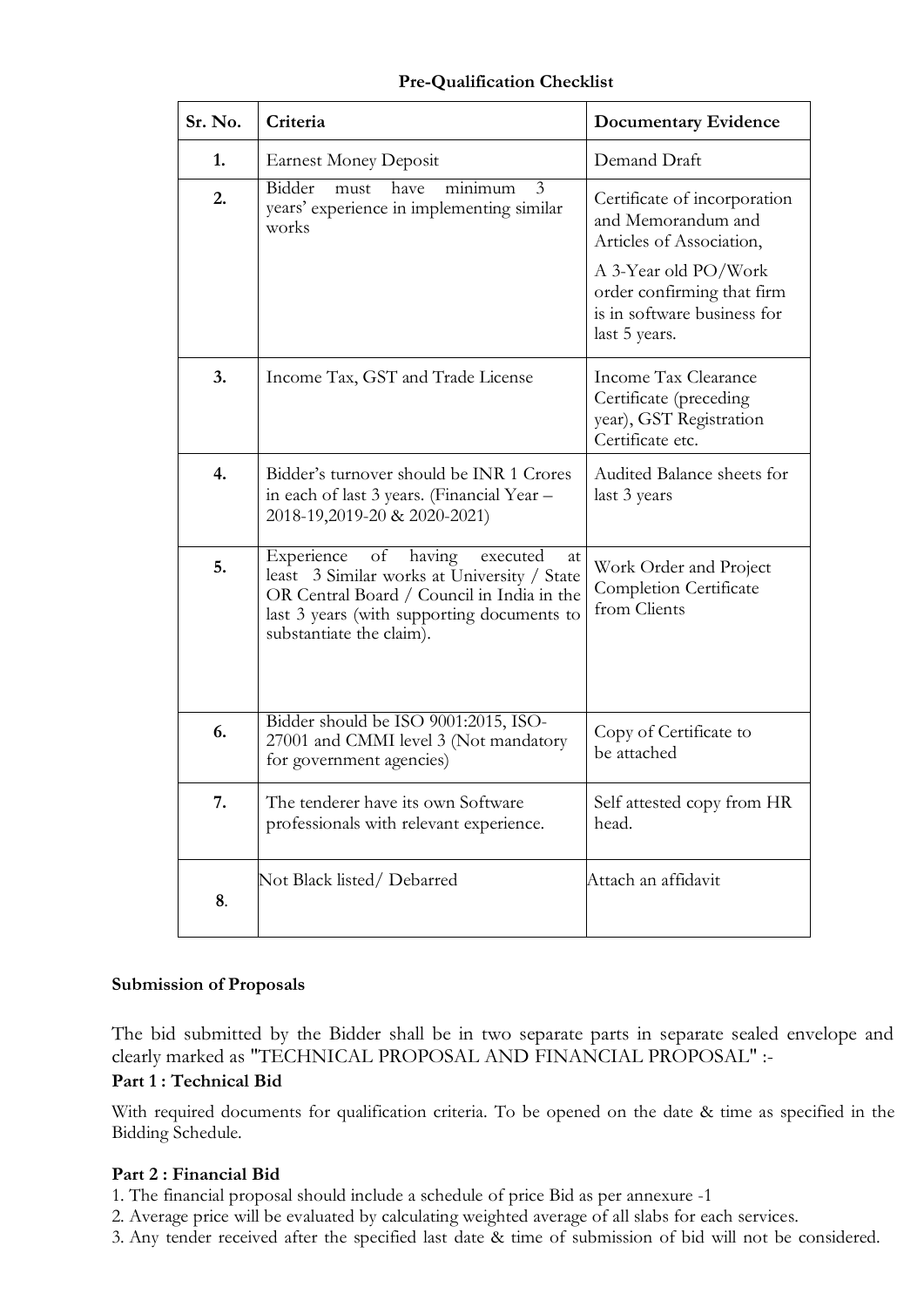## **Proprietary Information/Public Disclosure**

**1** Materials submitted in response to this competitive procurement shall become the property of the Jharkhand Combined Entrance Competitive Examination Board.

**2** All proposals received shall remain confidential until the contract, if any; resulting from this RFP is awarded, i.e. signed and approved by all parties. Thereafter, the proposals shall be deemed public records.

#### **Validity of Proposal submitted**

The proposal shall remain valid for a period of 90 days from the scheduled date for submission of bids. All prices quoted must be firm and valid for this period.

All prices quoted shall not be affected by any escalation in prices of labour or materials, services, machinery, equipment, etc.

#### **Income Tax , GST & Trade License**

Attested copies of the following documents must be submitted along with the Tender.

- · Latest Income Tax Clearance Certificate (the original of which may have to be produced by the successful bidder before the issue of the firm work order)
- · GST Registration certificate.
- · Trade License Certificate

#### **Earnest Money Deposit (EMD)**

The Agency shall furnish an Earnest Money Deposit (EMD) of INR 50,000/- (Fifty thousand) through Demand Draft of a Nationalized Bank drawn in favour of Controller of Examination, Jharkhand Combined Entrance Examination Board payable at Ranchi with the Technical proposal, without which Tender, will be summarily rejected.

EMD of selected agencies will be returned without interest on expiry of empanelment, unless forfeited on grounds of unsatisfactory service or on submission of non responsive proposal in response to this call.

Tenderer may deposit the EMD amount of Rs. 50,000.00 (Fifty Thousand Only) and Tender Document Charge Rs. 1,000.00 (One thousand only) JCECEB Account No. 35637232587 SBI Doranda, Ranchi.

Registered MSME of Jharkhand State have relaxations in EMD amount.

Tenderer may submit their Tender by Password protected e-mail and Password should be sent to Mobile No. 7759977786 on at 02.00 P.M. on 06.04.2022.

## **Submission of Bids and Tender Evaluation:**

The Bidders shall submit their bids in two parts:

Technical Bid and

Financial Bid.

The Technical & Financial Bids should be kept separately in sealed envelopes and both these envelopes should be kept in one sealed envelope super-scribing "Online Application and other Examination related works for JCECEB, Ranchi". If any Bidder encloses the Financial Bid within the Technical Bid, the same shall be rejected summarily.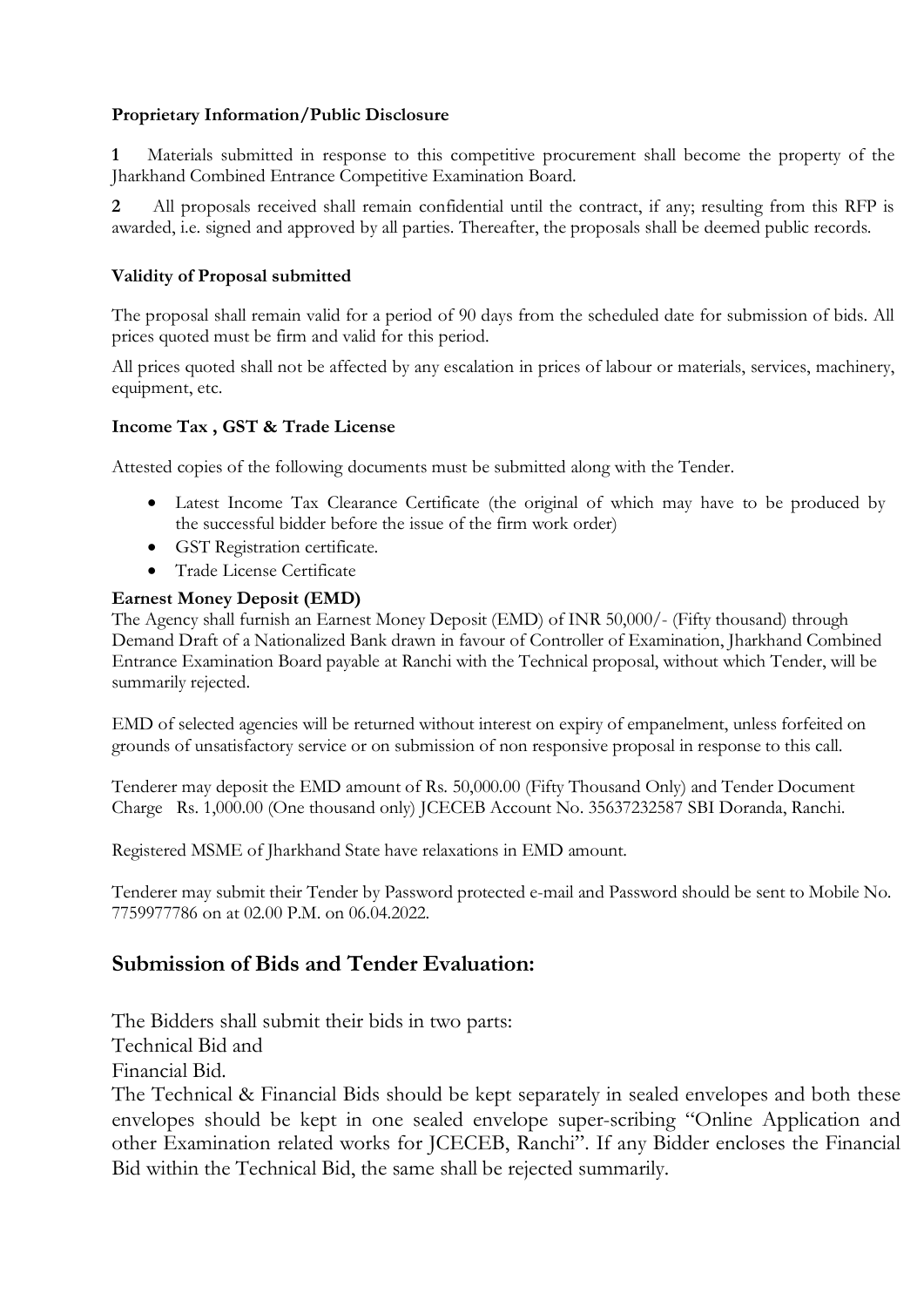The Bid Document must be addressed to:

Controller of Examination,

Jharkhand Combined Entrance Competitive Examination Board

Science & Technology Campus, Sirkha Toli, Namkum-Tupudana Road, Namkum, Ranchi-834010.

They must be sent only by Registered/Speed Post or through Special Messenger under proper acknowledgement or by password protected e-mail so as to reach latest by 04.00 pm on 05.04. 2022. Late tenders shall not be accepted. The Password must be sent by 10.00 A.M. sharply on 06.04.2022 to Mobile No.: 07759977786.

(e) The Bid Document can be downloaded from JCECEB, RANCHI website. The bidder shall enclose a demand draft for Rs. 1,000/-, towards the cost of tender document, DD must be made in favour of "Controller of Examination, JCECEB" and payable at Ranchi. The Tender Document cost may also be deposited by online payment to "Controller of Examination JCECE Board," Account No.: 1842010000930, IFS Code: PUNB0184220. The Tenders received without the cost of tender document shall be summarily rejected.

(f) The Technical Bid should contain all the relevant information and required documents in the prescribed format along with an Earnest Money Deposit (EMD) of Rs. 50,000/- in the form of Demand Draft drawn in favour of Controller of Examination JCECE Board and payable at Ranchi. The EMD may also be deposited by online payment to "Controller of Examination JCECE Board", Account No.: 1842010000930, IFS Code: PUNB0184220. The Tender without EMD shall be summarily rejected. The EMD will be forfeited if the Bidder unilaterally withdraws the offer, or unilaterally amends, impairs or rescinds the offer within the period of its validity.

(g) The Financial bid shall be in the format prescribed. The lump-sum price in the Financial Bid should be clearly written both in figures and in words. In case of a discrepancy between the price in figures and words, the price in words will be considered and taken into account.

(h) The Technical Bids will first be opened and evaluated as per the evaluation criteria by JCECEB based upon Minimum Eligibility Criteria.

(i) Bidders will not be allowed for any alterations/corrections in the prices/rates after submitting the price bid. Before submission of price bid if any alterations/corrections in prices/rates be made by bidder then he had to indicated both in figures and words, and duly attested under the full signature of the Authorized Signatory of the Bidder in the Bid.

(j) All the pages of the Bid Document shall be continuously numbered and submitted as a package along with a Covering Letter in the prescribed Performa on the Bidder's letter head.

(k) Information, references and certificates from the respective clients certifying technical, delivery and execution capability of the Bidder should be signed and affixed with seal and the contact numbers of all such clients should be mentioned. JCECEB, RANCHI may also independently seek information regarding the performance from the clients.

(l) If the Bidder deliberately gives frivolous incorrect or misleading information in his tender or wrongfully creates circumstances for the acceptance of the tender, then JCECEB, RANCHI reserves the right to reject such a tender at any stage.

(m) Bidders are not allowed to sub-contract any part or whole of this contract to another firm/company/agency.

(n) Bids/offers received without sealed cover will be rejected.

(o) The date and time of opening of Financial Bids shall be informed to the qualified bidders separately and will also be notified on the web site of JCECEB, Ranchi.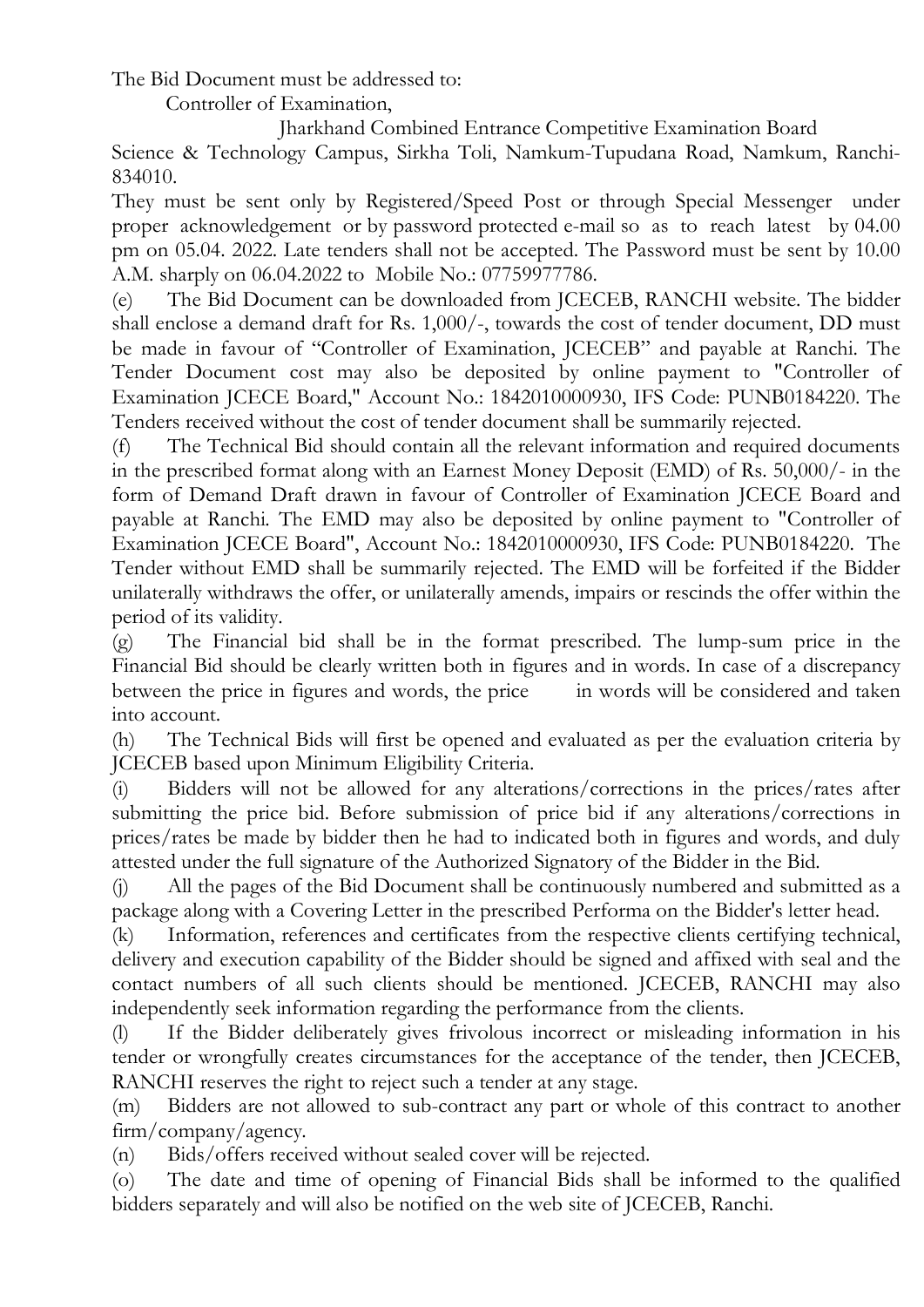(p) Within 3 days of the issue of award of contract to the successful bidder, the Bidder shall furnish a Security Deposit of Rs. 1 Lakh in the form of an A/C Payee Demand Draft. The EMD already paid will be adjusted against the Security Deposit.

(q) The EMD of the unsuccessful bidders will be refunded after award of the contract.

(r) JCECEB, RANCHI reserves the right to accept any bid under this tender in full or in part, or to reject any bid or all bids without assigning any reason what -so-ever.

#### **Authorized Representatives**

Any action required or permitted to be taken, and any documents required or permitted to be executed, under this contract by Jharkhand Combined Entrance Competitive Examination Board or the Bidder may be taken or executed by the officials authorized for the purpose.

#### **Financial Evaluation:**

The financial Bid shall be opened for only those bidders who have found to be technically eligible. Jharkhand Combined Entrance Competitive Examination Board will determine whether the Financial Proposals are complete, i.e. whether the Bidder has included all components as per the tender document. 1. All price proposals shall be exclusive of GST.

2. Average price will be evaluated by calculating weighted average of all slabs for each services. The

| Sl.<br>No. | Candidate strength range | Weightage |
|------------|--------------------------|-----------|
| 1.         | Bellow 1000              |           |
| 2.         | 1,001 to 5000            |           |
| 3.         | 5,001 to 10,000          | 7.5       |
| 4.         | 10,001 to 20,000         | 15        |
| 5.         | 20,001 & above           | 35        |

weightage of different candidate range (slabs) are as follow: –

Minimum average rate will considered as lowest i.e. L1 for each table.

## **Payment**

- 1. No advance will be paid to the Service Provider.
- 2. The Payment will be made through cheque/RTGS after successful completion of the job.
- 3. The above payment is subject to timely and satisfactory completion of all the steps/activities leading to each stage. In the event of delays on the part of the Service Provider not attributable to JCECEB, RANCHI or to Force Majeure causes, JCECEB, RANCHI shall have the right to make cuts in payment at the rate of 0.50% of the amount payable per day of delay but not exceeding 10% of the amount payable.
- 4. In the event of unsatisfactory performance or non-performance of any of the steps/activities not attributable to JCECEB, RANCHI or to Force Majeure causes, JCECEB, RANCHI shall have the right to withhold the corresponding payment for these steps/activities either fully or partly after giving a 7 day notice to the Service Provider to show cause against the same, and to take such other legal action to make good the losses caused by the Service Provider to JCECEB,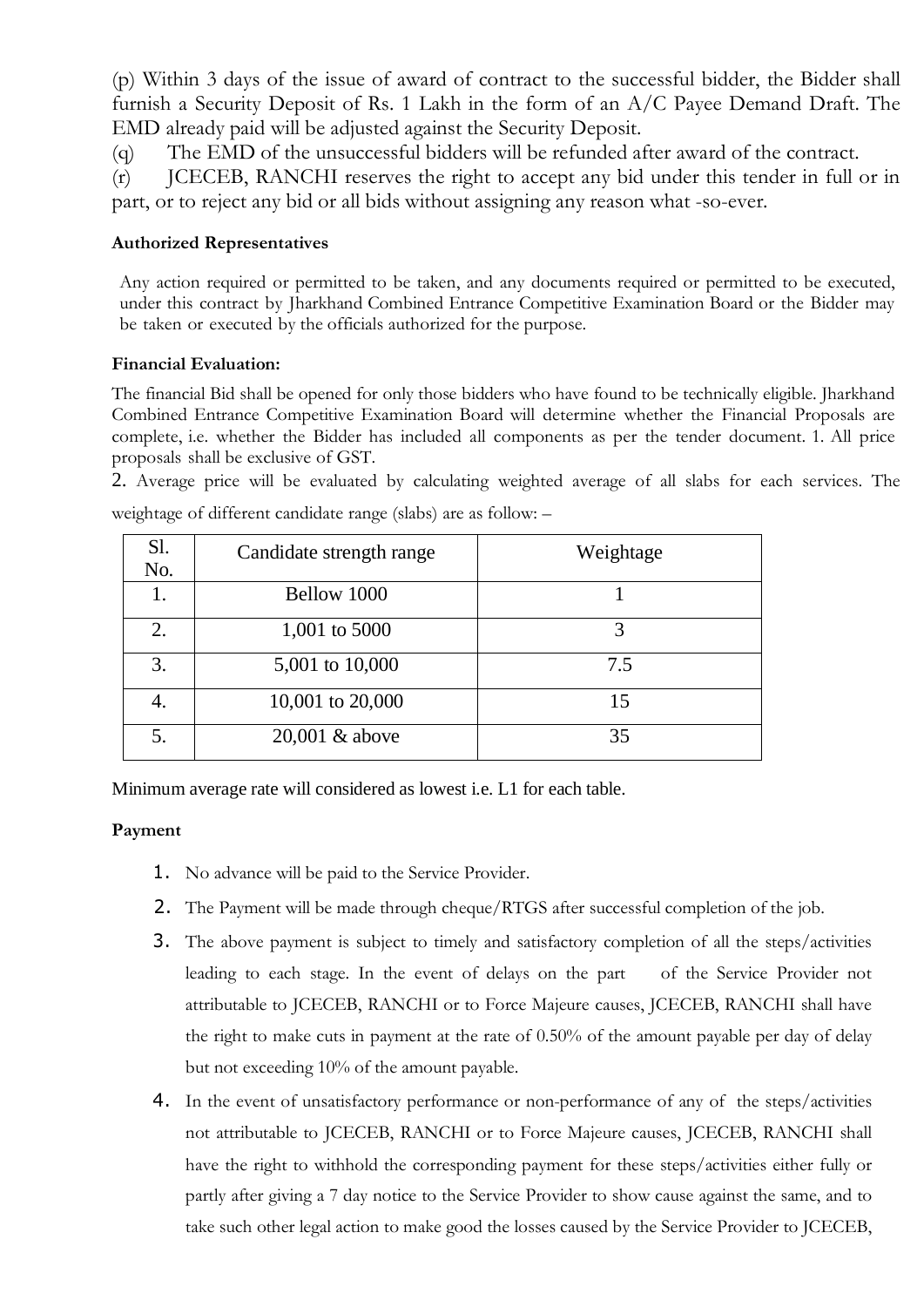RANCHI. JCECEB, RANCHI shall also have the sole right to terminate the contract altogether, at any point of time.

- 5. In case of any dispute, the decision of the Controller of Examination, JCECEB shall be final and Binding.
- 6. In case the Service Provider fails to discharge his/their duties in time and consequently lower the dignity of JCECEB, RANCHI then JCECEB, RANCHI reserve the right to debar the Service Provider for a period of at least 3 years.

## **PERIOD OF CONTRACT**

The contract will be valid for one year and period of contract will commence from the date of signing of the contract which can be extended for further one year keeping in view of the performance of the firm and mutual consent on the existing terms and conditions from the date of expiry of the original contract of one year.

## **Governing Laws**

This Tender Document and the contract shall be governed by and interpreted in accordance with Laws in force in India. The courts at Ranchi shall have exclusive jurisdiction in all matters arising under the contract.

## **Confidentiality:**

The Service Provider and their personnel shall not, either during implementation or after completion of the project, divulge/disclose any proprietary or confidential information or data related to JCECEB, without the prior consent of the JCECEB, RANCHI. JCECEB, RANCHI reciprocally agrees to do likewise regarding any proprietary or confidential information or data related to the Bidder which may come into the possession or custody of JCECEB, RANCHI in the course of execution of the project.

## **Pre Bid Meeting:**

All the bidders are requested to carefully go through the provisions laid down in this tender document. If required, bidders may seek any clarifications through e-mail-(jceceb@gmail.com) before 28.03.2022.

Pre bid meeting will be organised on 28.03.2022 at 02:30 PM via **Google Meet** with bidders who has purchase Tender Document of this Tender.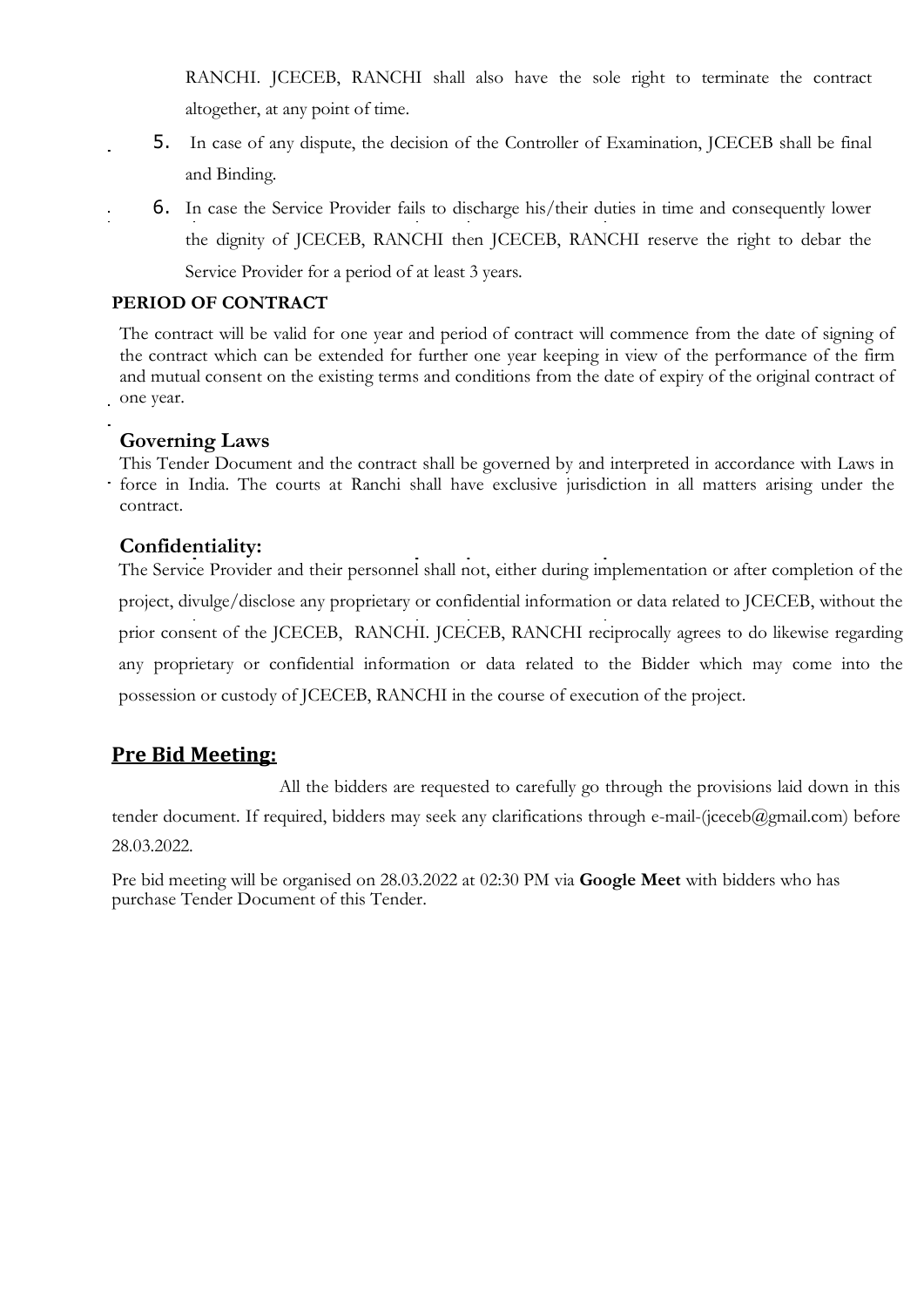## **Scope of Work**

## **A. Development of Pre-Examination solution of JCECEB**

- 1. Hosting of application management system and associated database on a fast, fault tolerant, fail over, reliable and globally accessible server connected through high bandwidth.
- 2. Domain name registration
- 3. Mirroring of database to a specified JCECEB server
- 4. Hosting Information Bulletin(s) on the portal in pdf format.
- 5. Design online form with fields to be specified by JCECEB. Link is to be provided on JCECEB website.
- 6. Providing help desk during the period of registration /Application process. The help desk shall be active for 12 Hours (8.00 A.M. to 8.00 P.M.).
- 7. Registration by the candidate through a valid Email.
- 8. Confirmation of registration number and password sent to Email.
- 9. Help pop-ups and required/prescribed validations for each field including eligibility conditions/date of test for various courses.
- 10. Uploading of data, colored photo and signature by the candidate. Acceptance of images only in proper size and resolution is to be ensured.
- 11. Display of the accepted image to the candidate for confirmation.
- 12. Display of applicable test fees for any course as per category and as per rules of JCECEB.
- 13. Integration with a designated payment gateway as specified by JCECEB.
- 14. Display of final shape of form (with entries/other static essentials prescribed by JCECEB) to candidate before final confirmation of entries and submission of forms. Features to accept forms complete in all respects and after successful payment are to be provided.
- 15. Print facility (browser independent) of complete form in pdf format with auto generated form number to be available to the candidate immediately after acceptance and a copy sent to his E-mail simultaneously.
- 16. Daily course wise list of applicants who have applied successfully is to be provided.
- 17. Regular display of Application status to candidates.
- 18. Generation of roll number as per scheme provided by JCECEB.
- 19. Test Centre management module having required flexibility.
- 20. Test centre allocation to the candidates as per instructions of JCECEB.
- 21. Preparation of admit card with photo and signature in grey scale in a pre decided format.
- 22. Availability of Admit cards for download with link on JCECEB website.
- 23. Dispatch of Admit card to the candidate's Email box along with SMS alert.
- 24. Tracking of Application status after its acceptance.
- 25. Downloading of Admit card after a specified date.
- 26. Any other activities deemed suitable by the JCECEB.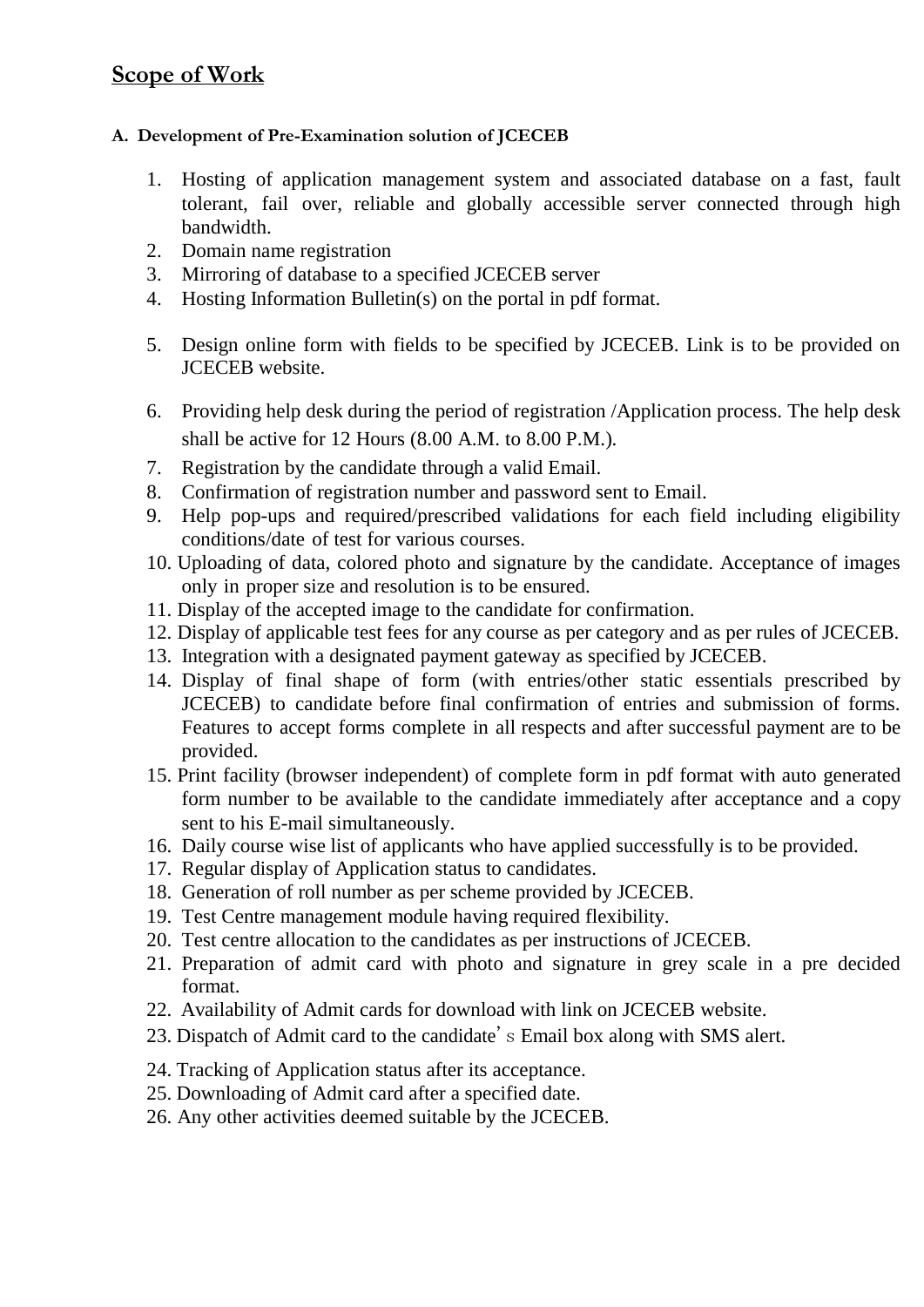## **B.2. Biometric data Collection:**

- 1. Collection of Biometric Data (Thumb impression) and in situ photograph during Entrance Examination
- 2. Verification of identity of recommended candidates at the time of admission process by thumb impression and photograph collected during Entrance Examination. Verification will be done at the institutions venue.

## **C. List of Deliverables**

The Bidder would have to deliver the following in pre-exam module:

- i) Database of candidate-wise images of photo, signature and left thumb impression. List of candidates with erroneous submission along with action taken report
- ii) Printed Attendance / Nominal Roll Sheets for the exam centers
- iii) Exam centre-wise candidate information in desired format on CD
- iv) Biometric data (Thumb impression) and in situ photograph collected during Examination in CD)

## **D.1. Financial Proposals**

The financial proposals should include the Schedule of Price Bid with cost break-up for the work. Two copies of the proposal should be submitted to the Jharkhand Combined Entrance Competitive Examination Board

## **D.2. Contract Negotiations**

The aim of the negotiation is to reach an agreement on all points with the consultant and initial a draft contract by the conclusion of negotiations. Negotiations commence with a discussion of Consultant's proposal, (he proposed work plan, staffing and any suggestions you may have made to improve the Terms of Reference. Agreement will then be reached on the final Terms of Reference, the staffing and the bar chart, which will indicate personnel, periods in the field and office, man-months, and reporting schedule.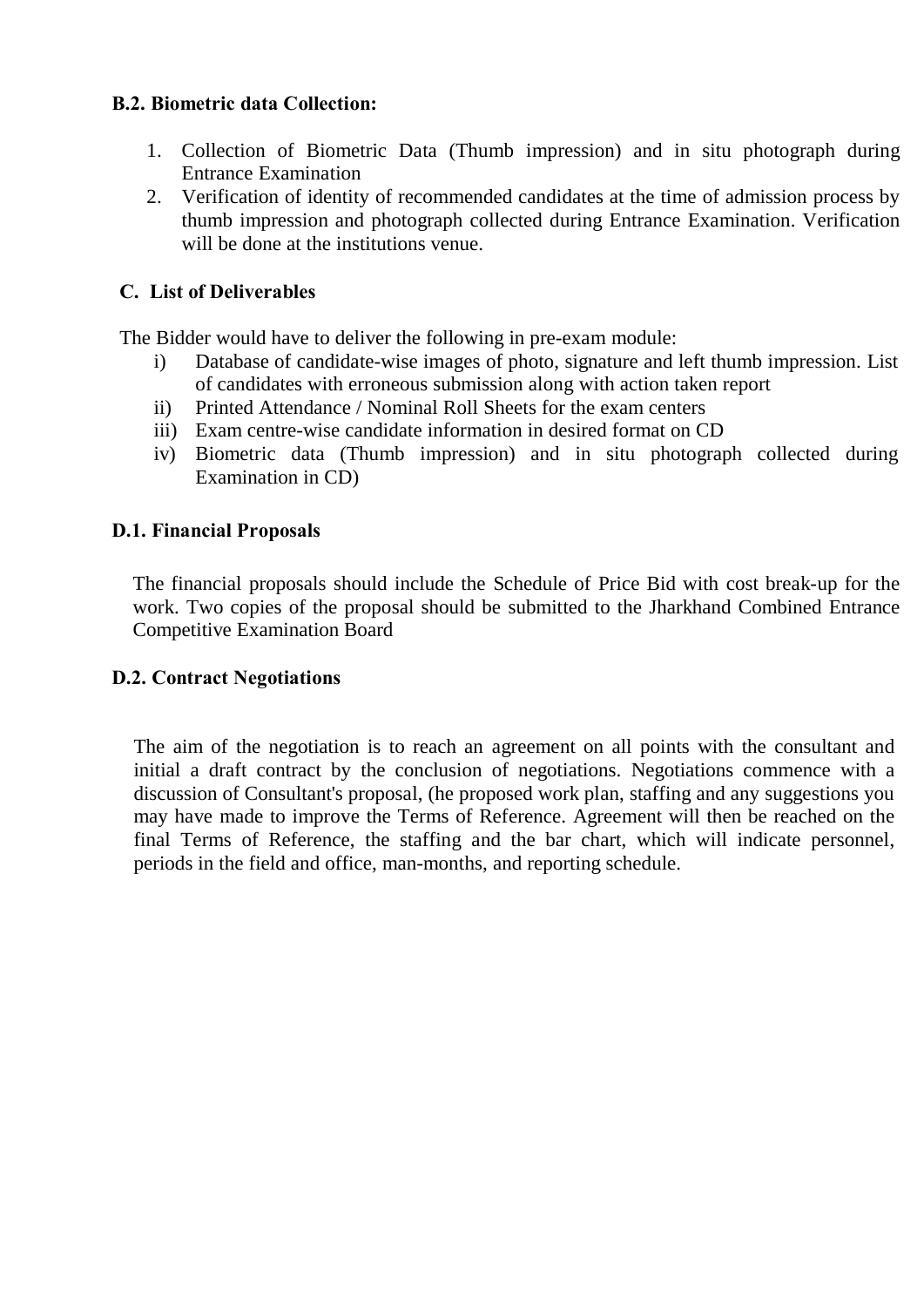General Proposals must accompany the documents as stated below.

#### **Technical Proposal**

- 1. **Letter of Submittal** must be on official Bidder letterhead, and must be signed by a person authorized to bind the organization to a contract with Jharkhand Combined Entrance Competitive Examination Board, if selected. The letter of Submittal must include the following in the order given:
	- a. Bidder's name
	- b. Name and title of the Bidder's authorized representative
	- c. Address
	- d. Mobile No.
	- e. Telephone number
	- f. Fax Number
- 2. **Description of the firm/organization** and an outline of recent experience on assignments/projects of similar nature executed during the last 3 years.
- 3. **Understanding of Scope of work** along with approach note on implementation of the same
- 4. **Description of the Implementation Plan** along with Time Schedule. The methodology proposed for carrying out the required work is necessary.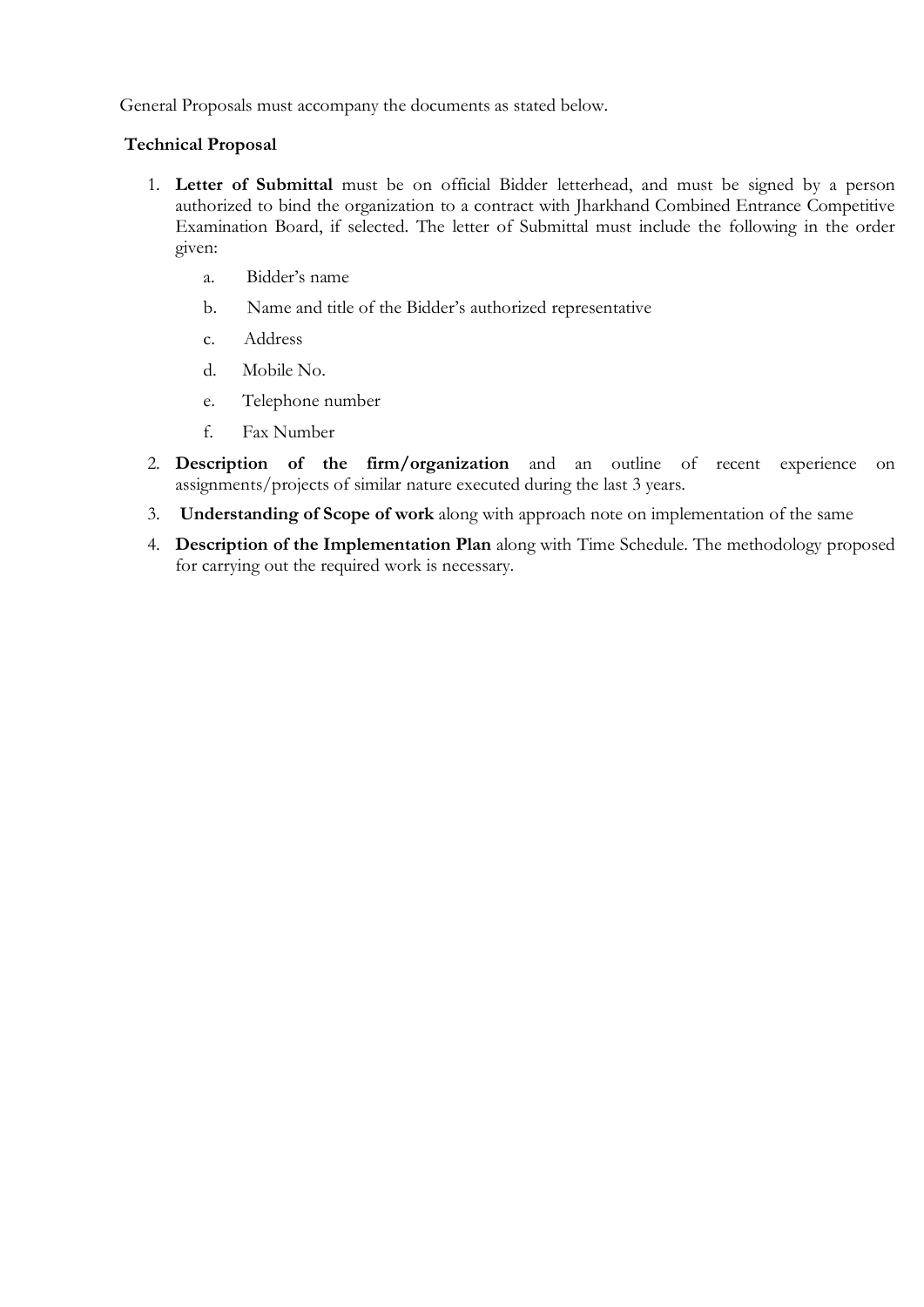**Format for FINANCIAL BID by the agency: (to be enclosed in a separate envelop mentioning as "FINANCIAL BID" on it.**

## **Financial Bid**

*[On the Letter head of the Bidder and to be put in a separate sealed cover]*

Reference: Tender No. J.C.E.C.E.B. / 26/ 22 ó Dated: /03/2022 From,

Name & Address of the Bidder

To,

## Controller of Examination  **Jharkhand Combined Entrance Competitive Examination Board, Ranchi**

Dear Sir,

We hereby submit our Financial Bid for Online Application and other Examination related works of the JCECEB, Ranchi:

## **Table 1**

## **A. As per work describe in Scope of work A (1 to 18)**

| Sl. No. | <b>Candidates Strength Range</b> | Rate in Rs. Per Candidate<br>(In Figure) | Rate in Rs. Per Candidate<br>(In Words) |
|---------|----------------------------------|------------------------------------------|-----------------------------------------|
| 1.      | <b>Bellow 1,000</b>              |                                          |                                         |
| 2.      | 1,001 to 5,000                   |                                          |                                         |
| 3.      | 5,001 to 10,000                  |                                          |                                         |
| 4.      | 10,001 to 20,000                 |                                          |                                         |
| 5.      | $20,001$ & above                 |                                          |                                         |

## **Table 2**

## **B. As per work describe in Scope of work A.** (1 to 26)

| Sl. No. | <b>Candidates Strength Range</b> | Rate in Rs. Per Candidate<br>(In Figure) | Rate in Rs. Per Candidate<br>(In Words) |
|---------|----------------------------------|------------------------------------------|-----------------------------------------|
| 1.      | Bellow 1,000                     |                                          |                                         |
| 2.      | 1,001 to 5,000                   |                                          |                                         |
| 3.      | 5,001 to 10,000                  |                                          |                                         |
| 4.      | 10,001 to 20,000                 |                                          |                                         |
| 5.      | $20,001$ & above                 |                                          |                                         |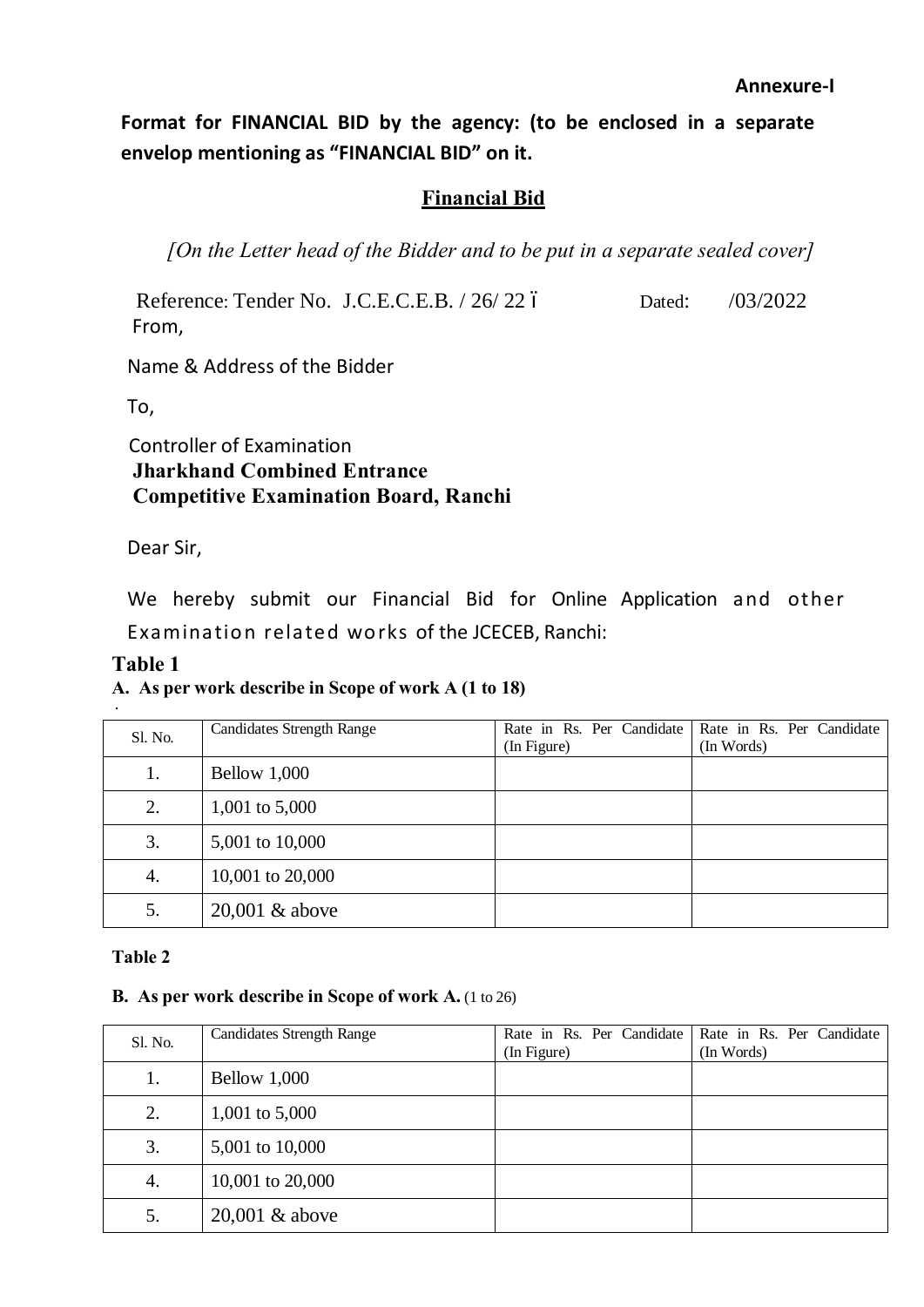## **Table 3**

| Sl. No. | <b>Candidates Strength Range</b> | Rate in Rs. Per Candidate<br>(In Figure) | Rate in Rs. Per Candidate<br>(In Words) |
|---------|----------------------------------|------------------------------------------|-----------------------------------------|
| 1.      | Bellow 1,000                     |                                          |                                         |
| 2.      | 1,001 to 5,000                   |                                          |                                         |
| 3.      | 5,001 to 10,000                  |                                          |                                         |
| 4.      | 10,001 to 20,000                 |                                          |                                         |
| 5.      | $20,001$ & above                 |                                          |                                         |

**C. Collection of Biometric Data of candidate at the time of Examination Scope of work Point B.2.1.**

## **Table 4**

**D. Verification of identity of candidate at the time of Counselling Scope of work Point. B.2.2.**

| SI. No. | Rate in Rs. Per       | Rate in Rs. Per      |  |
|---------|-----------------------|----------------------|--|
|         | Candidate (In Figure) | Candidate (In Words) |  |
|         |                       |                      |  |

The Price quoted is exclusive of all Taxes, GST, duties and charges and shall be firm till the completion of the Contract including the period of extension, if any.

Date: Signature with Seal of Authorised Signatory

Place: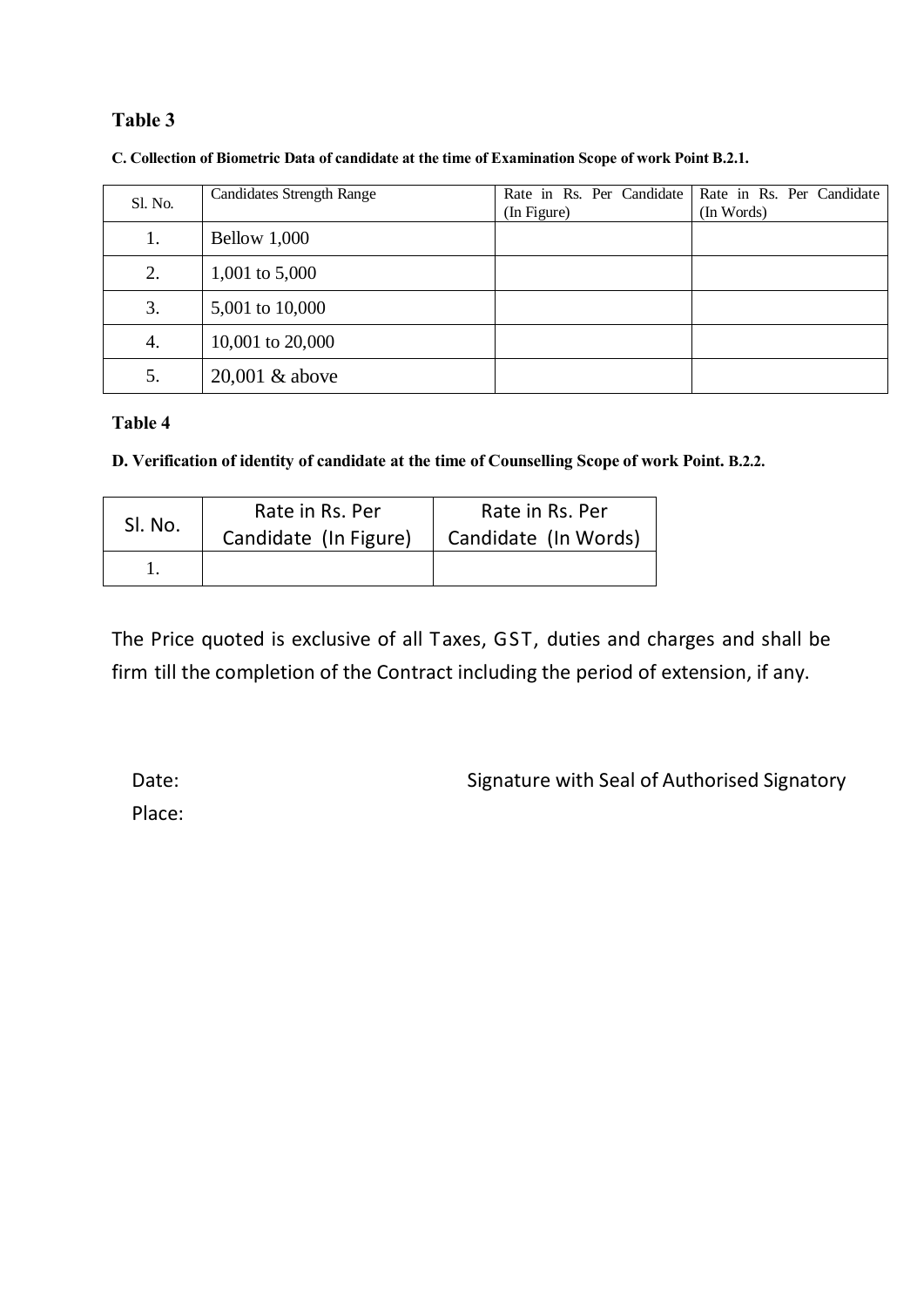**Annexure-II**

#### **BIDDERS QUALIFICATION FORM (EARNEST MONEY DEPOSIT DETAILS)**

## **To, Controller of Examination,**

Jharkhand Combined Entrance Competitive Examination Board, Science & Technology Campus, Sirkha Toli, Namkum-Tupudana Road, Namkum, Ranchi – 834010 [Jharkhand]

The undersigned hereby tenders for job and agrees to hold this tender open for your acceptance for 90 days from the date of opening of the tender.

#### **Details of EMD is given below:**

Demand Draft No.  $\qquad \qquad$  dated  $\qquad \qquad$  , 2022 of  $\qquad \qquad$  for Rs. 50,000/- (Rupees fifty thousand only) is enclosed as **EARNEST MONEY DEPOSIT.**

| NAME:         |
|---------------|
| COMPANY NAME: |
|               |
|               |

\_\_\_\_\_\_\_\_\_\_\_\_\_\_\_\_\_\_\_\_\_\_\_\_\_\_\_\_\_\_\_\_\_\_\_\_\_\_\_\_\_\_\_\_\_\_\_\_\_\_\_\_\_\_\_\_\_\_\_\_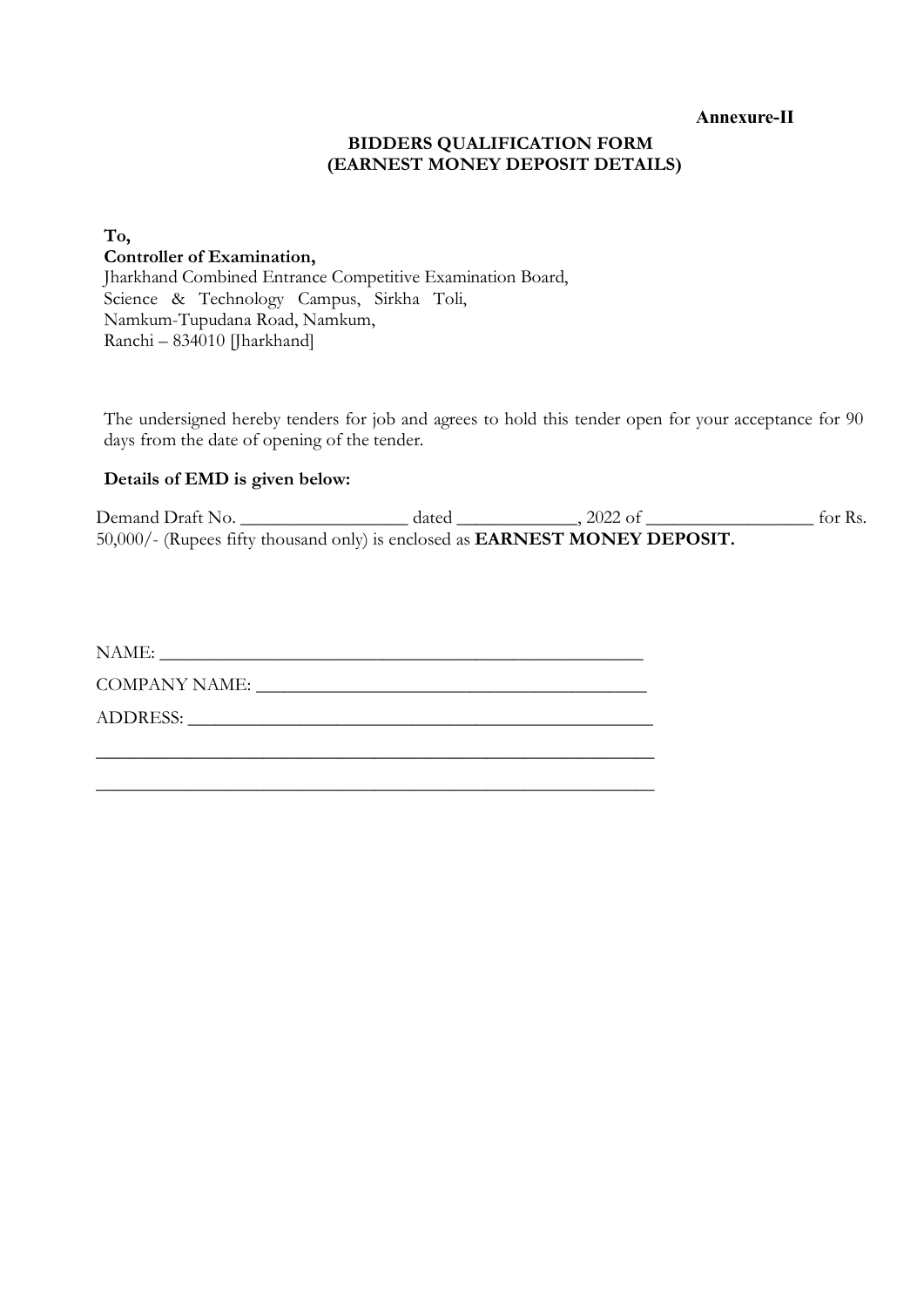#### **Annexure-III**

#### **DECLARATIONS**

It is declared that I, Sri/  $\frac{1}{2}$ , being the Bidder/Authorized Signatory/Authorized Supplier/ Proprietor/ Manager of M/s \_\_\_\_\_\_\_\_\_\_\_ \_\_\_\_\_\_\_\_\_\_\_\_\_\_\_\_\_\_\_\_\_\_\_\_\_\_\_\_\_\_\_\_\_\_\_\_\_\_\_\_\_\_\_\_\_\_\_\_\_\_\_\_\_\_\_ of (address of the Bidder) have gone through and understood all the Terms & Conditions laid down in the **Tender document no.**  dt.  $\frac{1}{2022}$  and would abide by the same terms and conditions throughout the period of contract.

I, hereby also agree to execute a "**Contractual Agreement**'' with Jharkhand Combined Entrance Competitive Examination Board based on all the terms and conditions laid down in the **Tender Document no. dt. / / in the event of being selected as a successful Bidder.**

**Signature with date**

**Name in block letters**

**Seal of the Company**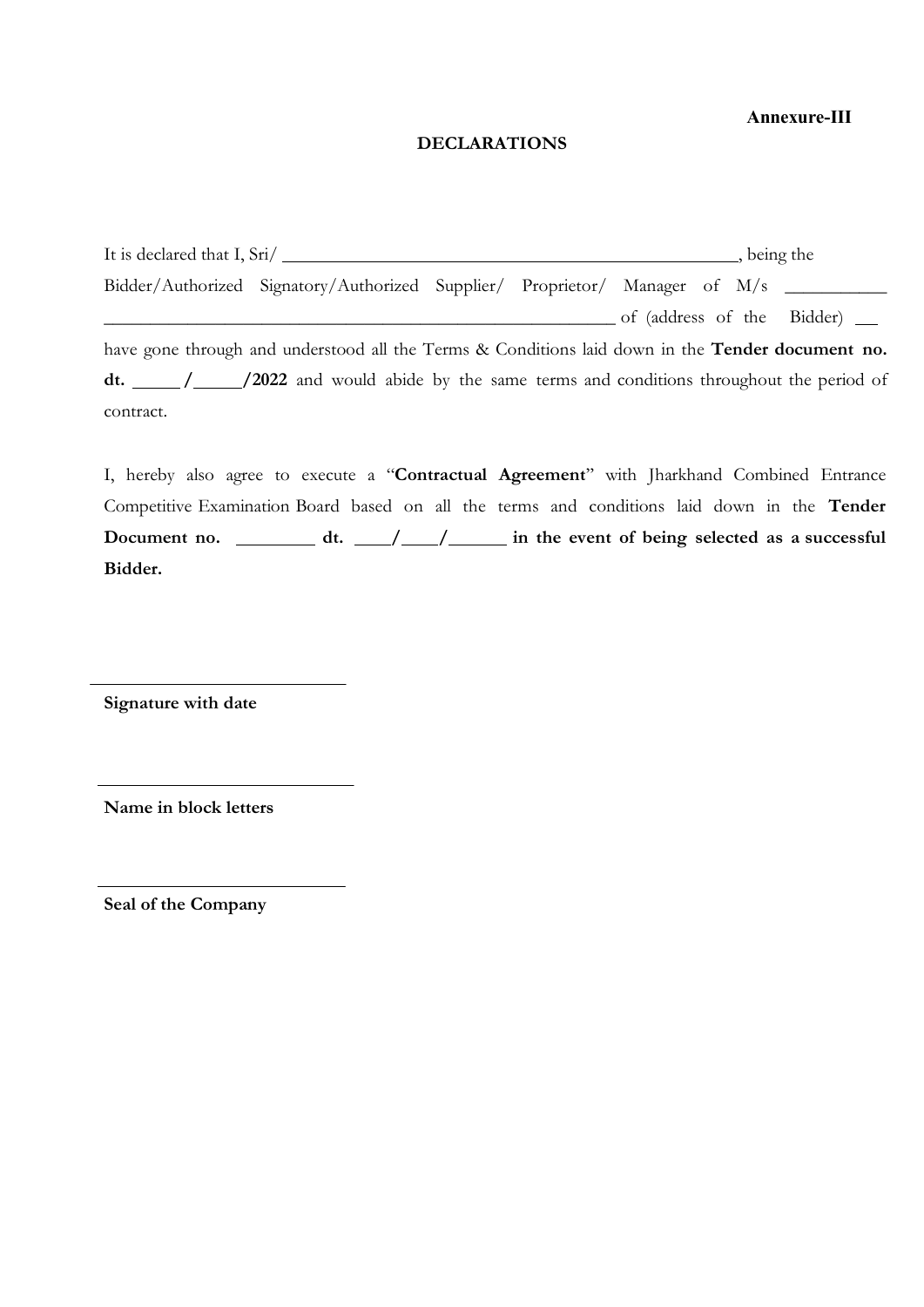**Annexure-IV**

## **FORMAT OF COVERING LETTER**

## **Covering Letter to Accompany Technical Bid**

[On the Letter head of the Bidder and to be put in a separate sealed cover along with Technical Bid, and EMD of Rs.50,000/-

Reference: Tender No. J.C.E.C.E.B. /26 /22601 Dated: 16/03/2022

From,

Name & Address of the Bidder

To,

The Controller of Examination, **JCECEB** 

Sir,

We are a ------------------------------------------------------------------------------------------

-----------------------------------------------------------------------------------------------------

[Introduce your company and its activities with particular reference to your experience in Online Application works. Also furnish particulars of your registration with various statutory Tax authorities. Not more than 200 words].

1) We hereby submit our Bid for Online Application and other examination related works for various entrance examinations of JCECEB, RANCHI for the year 2022. We have enclosed a Demand Draft bearing Nos …………………………… ………………………………………………..….Dated……………….. for Rs. 1 ,000 towards the cost of tender document and Rs.50,000 towards Earnest Money Deposit (EMD) in the name of the JCECEB,RANCHI, payable at Ranchi. We have read and understood and hereby agree to all the terms and conditions stipulated by the JCECEB,RANCHI in this tender including the specifications and scope of the work, the Time Line for delivery, Payment Terms, etc.